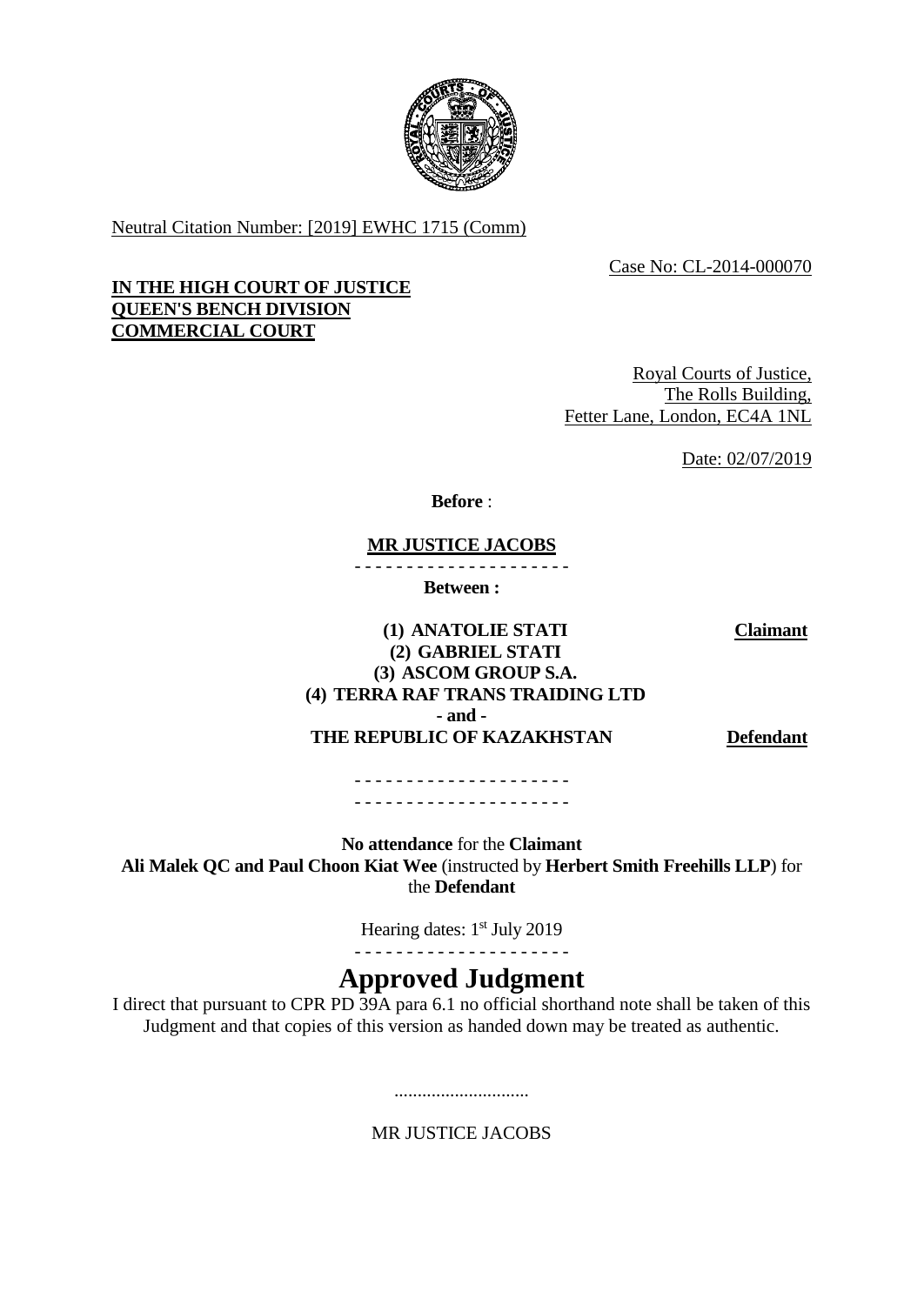## **Mr Justice Jacobs :**

#### **A: Factual background**

- 1. There are two applications before the Court on behalf of the Defendant, the Republic of Kazakhstan ("Kazakhstan"). The applications arise from the discontinuance, in 2018, of proceedings commenced in February 2014 by the Claimants (who have been collectively referred to, and to whom I will refer, as "the Statis"). These applications are for (i) costs to be paid on an indemnity basis, and (ii) for a payment on account of their costs.
- 2. The present proceedings have given rise to two reported judgments of Robin Knowles J. in 2017 [2017] EWHC 1348 (Comm), [2017] 2 Lloyd's Rep 201 ("the 2017 judgment") and in 2018 [2018] EWHC 1130 (Comm), [2018] 1 WLR 3225 ("the 2018 judgment"). The latter judgment was, in part, reversed by the Court of Appeal in August 2018: [2018] EWCA Civ 1896, [2019] 1 WLR 897. The background to the litigation is sufficiently described in those judgments, and it is not necessary to repeat it in detail here.
- 3. In summary, in February 2014 the Claimants issued an arbitration claim form seeking the enforcement of a Swedish arbitration award against Kazakhstan. On 28 February 2014, Burton J. granted permission to enforce the award on the Statis' without notice application. In April 2015, Kazakhstan applied to set aside the order of Burton J. At that time, there were three grounds for challenge: these "original grounds" concerned (i) the appointment process and composition of the tribunal, (ii) a failure to comply with a cooling-off period, and (iii) alleged procedural errors. In late June 2015, or shortly thereafter, Kazakhstan received various documents, as a result of proceedings in New York, which gave rise to a further and more significant ground for challenge, namely that the arbitration award had been procured by fraud. This further ground was the subject of an application within the present proceeedings, on 27 August 2015, to amend the grounds for challenging the award. The amendment application was made shortly before the hearing of the application to set aside the order of Burton J. was due to be heard, on 1 September 2015. At that hearing, Popplewell J. stayed the proceedings pending the outcome of Kazakhstan's challenge to the award which was at that stage underway in the courts of the Sweden, which was the seat of the arbitration. He ordered that both applications should be relisted once the Swedish court had ruled.
- 4. On 9 December 2016, the Swedish court handed down its judgment in the Swedish proceedings, and dismissed Kazakhstan's claim to invalidate or set aside the award, including on the basis that it had been obtained by fraud. The application to set aside, and to amend that application, which had been stayed by Popplewell J. then came back before the Commercial Court in February 2017. A hearing took place on 6-7 February 2017. This was a substantial hearing, and I was told that some 45 files of material were submitted to the court. Robin Knowles J. gave his 2017 judgment on 6 June 2017. The judgment records that the three original grounds of challenge were no longer maintainable in the light of the decision of the Swedish court: see paragraph [9].
- 5. However, the judge held, having reviewed the evidence in detail, that Kazakhstan had established a prima facie case that the award was obtained by fraud. He also held that Kazakhstan did not have, and could not with reasonable diligence have obtained, access to the evidence of the alleged fraud on which it now sought to rely, and that the evidence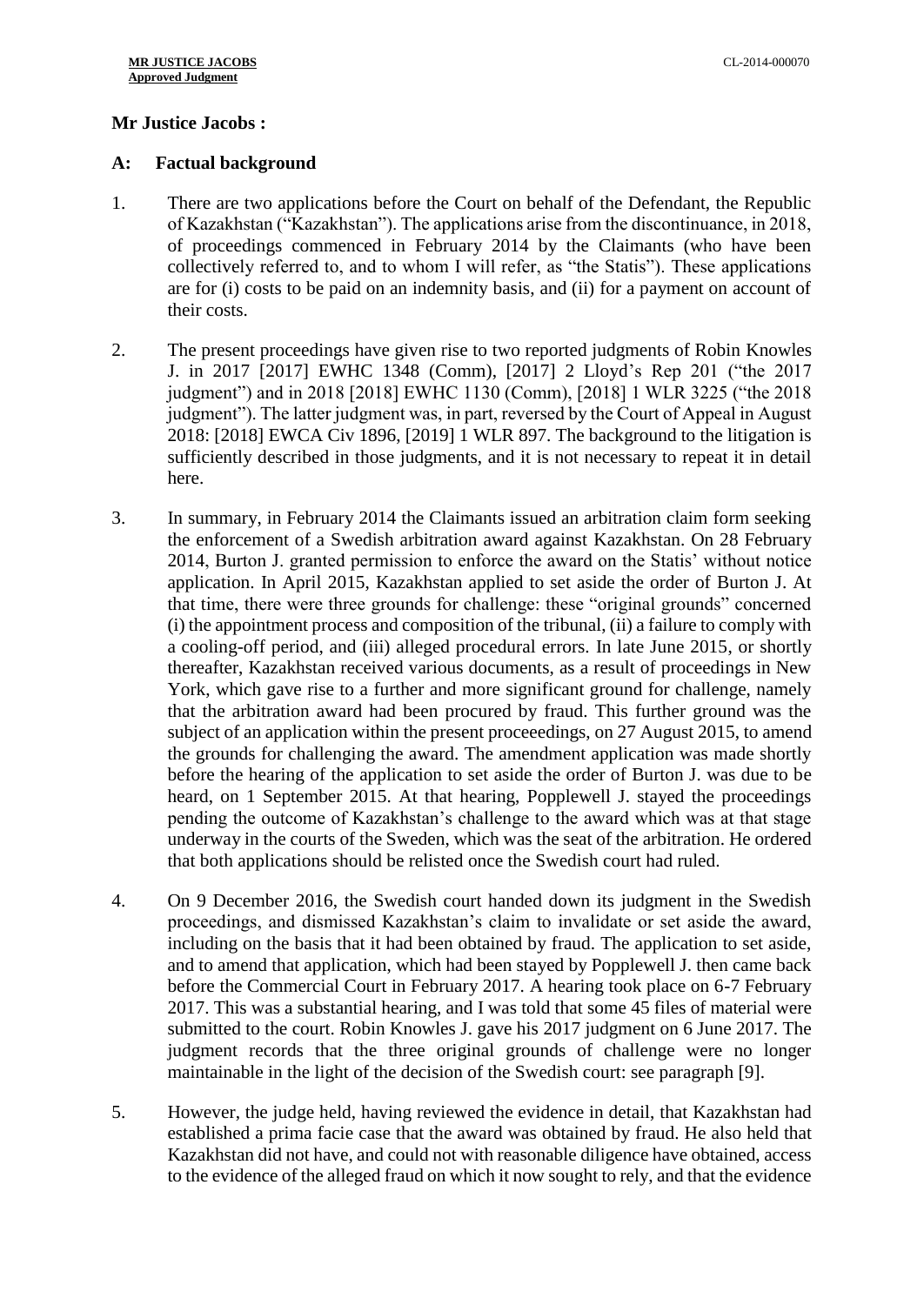of the alleged fraud could not with reasonable diligence have been discovered before the award. He also rejected an argument based on issue estoppel arising out of decisions made, in favour of the Statis, in Sweden and the US. He therefore directed that Kazakhstan's claim, that the award was obtained by fraud, should proceed to trial, and he gave directions leading to trial by an order dated 27 June 2017.

- 6. The proceedings then continued, essentially in the usual way and with nothing remarkable, for the next 8 months. In July 2017, the trial date was fixed to commence some distance away, on 5 November 2018, with a time estimate of 8 days. Pleadings were served: Kazakhstan served Points of Claim in August 2017; the Statis served Points of Defence in September 2017; and Points of Reply were served on 7 November 2017. A Request for Further Information ("RFI") was served in January 2018, and responded to on 22 February 2018, albeit inadequately (as the court later held). The parties were due to provide standard disclosure on 22 February 2018. But, on that date, and after having received Kazakhstan's disclosure list, the Statis said that they needed an extension of the deadline to 1 March 2018. This was agreed on the basis that there was voluntary disclosure of documents already identified as disclosable. On 23 February 2018, the Statis couriered copies of these documents to Kazakhstan.
- 7. Thereafter, the case took an unheralded and, on any view, unusual turn. Without prior warning, the Statis served notice of discontinuance on Kazakhstan on 26 February, just a few days prior to the extended deadline for disclosure. Kazakhstan challenged this discontinuance, and contended that the case should proceed to trial. In his 2018 judgment, delivered on 11 May 2018, Robin Knowles J. agreed with Kazakhstan. He set aside the notice of discontinuance. Later in the month, he gave various consequential directions, including an order for the provision of further information in response to the RFI. By this time, the Statis were representing themselves, since their former solicitors King & Spalding ("K&S") had come off the record, albeit that Kazakhstan contends that they were clearly continuing to assist in the background.
- 8. The Statis obtained permission to appeal against the 2018 judgment on 6 July 2018, in part only, and the case came before the Court of Appeal on 31 July 2018. Judgment was delivered on 10 August 2018. The Court of Appeal allowed the Statis' appeal, and accordingly held that there had been a valid notice of discontinuance which should not be set aside. The order of the Court of Appeal records the undertaking of the Statis "not to seek to pursue further enforcement proceedings in this jurisdiction in respect of the Award". The order of Burton J, who had originally granted permission to enforce the award in 2014, was set aside. Accordingly, it is clear that Kazakhstan has been completely successful in bringing about the termination of the present proceedings in this jurisdiction, albeit not on the original grounds of challenge. But litigation in relation to the award continues in other jurisdictions, where the Statis have achieved a measure of success.
- 9. In the period between the 2018 judgment of Robin Knowles J. and the decision of the Court of Appeal, when the present proceedings were still in existence, there were various developments. In June 2018, the Statis provided disclosure of a very large number of documents, albeit that a large number were also withheld from disclosure on the grounds of privilege. Kazakhstan contends that this was a "document dump" which included much irrelevant material, albeit that they contend that some of the documents are useful to their case on fraud. The deadline for exchange of witness statements was 10 July 2018. Kazakhstan served two witness statements of fact. The Statis said that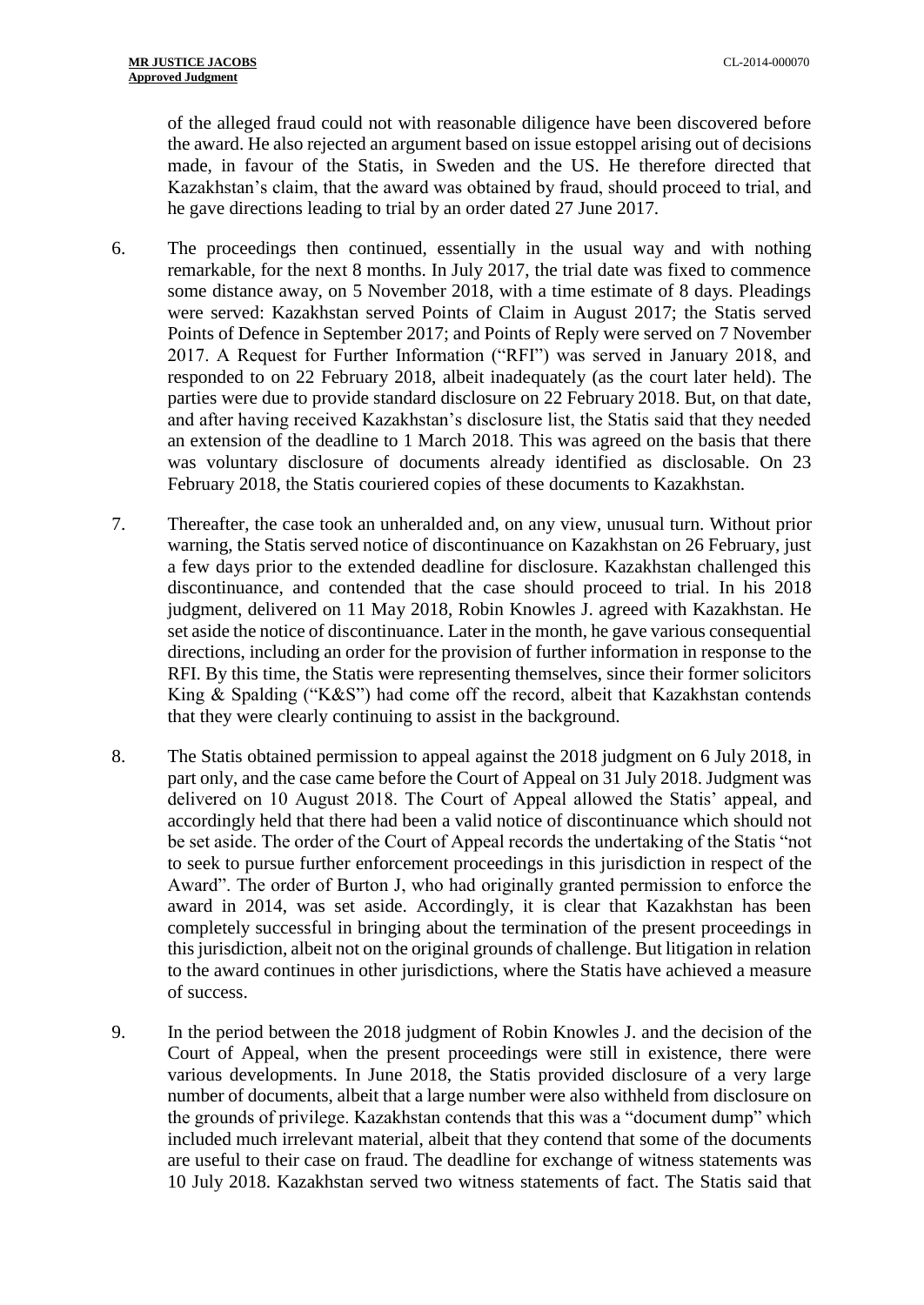they would not be serving any statements of fact. This meant that there was no witness, on their behalf, who would speak to the allegations of fraud.

- 10. The order of the Court of Appeal provided that there should be no order for the costs of the appeal, but that Kazakhstan should pay the Statis' costs of the application leading to the 2018 judgment of Knowles J. The judge had originally awarded such costs to Kazakhstan, and had summarily assessed them at £ 250,000. The costs of the Statis for that hearing were £ 217,862, and Kazakhstan accepts that some proportion of these costs (50%) should be taken into account and set off when computing the amount of any payment on account in their favour.
- 11. The Court of Appeal also ordered that the matter should be remitted to the Commercial Court for determination of Kazakhstan's application for an order that the Statis pay the costs of the proceedings prior to the date of the notice of discontinuance on an indemnity basis and for a payment on account. Kazakhstan's application for such costs was made on 22 November 2018, and was supported by a witness statement of Mr. Philip Carrington. Mr. Anatolie Stati, the First Claimant, responded (in his second witness statement) on 25 January 2019. Mr. Carrington served further statements, relevant to the present issues, in March and June 2019. Mr. Stati responded to the most recent statement with his fourth witness statement dated 28 June 2019. This was sent to Kazakhstan's solicitors, Herbert Smith Freehills LLP, under cover of an e-mail dated Friday 28 June 2019 from Mr. Grigore Pisica, the Head of the Legal Department of the Third Defendant. The email said: "We demand that these attachments should be added to the Bundle and shown to the Judge at the hearing next week".
- 12. Kazakhstan served a skeleton argument on 24 June 2019 in support of the application. This was signed by Mr. Ali Malek QC and Mr. Paul Choon Kiat Wee. The Statis did not serve a responsive skeleton argument. But it is clear from the e-mail sent on 28 June 2019 that the Statis were aware that the hearing was due to take place this week, and indeed they served a further statement with a request (or demand) that it should be provided to the court. There can be no doubt that the Statis are fully aware of the application and the date fixed for the hearing, and there has been no request for an adjournment. I am satisfied that the Statis have decided that they did not wish to attend the hearing, and that it is appropriate to proceed in their absence, applying the principles in *R v Jones* [2002] UKHL 5. It does not of course follow, however, that Kazakhstan is automatically entitled to the relief sought. Oral submissions were made by Mr. Malek (in relation to indemnity costs) and Mr. Wee (in relation to payment on account) over the course of around three hours on Monday 1 July, during which time I asked a number of questions which I considered to be relevant to the applications being made.

#### **B: Indemnity costs – legal principles**

13. In order to award indemnity costs in favour of a party, the case does not have to be "exceptional". Rather, the question is whether or not there is some conduct or circumstance which takes the case out of the norm in a way which justifies an order for indemnity costs. The concept of "out of the norm" denotes something which is outside the ordinary and reasonable conduct of proceedings: see *Whaleys (Bradford) Ltd. v Bennett* [2017] EWCA Civ 2143, paras [19] – [20] and [28]. Some of the many authorities in this area were cited in the recent decision of Hildyard J. in *Hosking v Apax Partners llp* [2018] EWHC 2732 (Ch), [2019] 1 WLR 3347. The concept of "out of the norm" has been equated with, or at least includes, conduct of a party which is at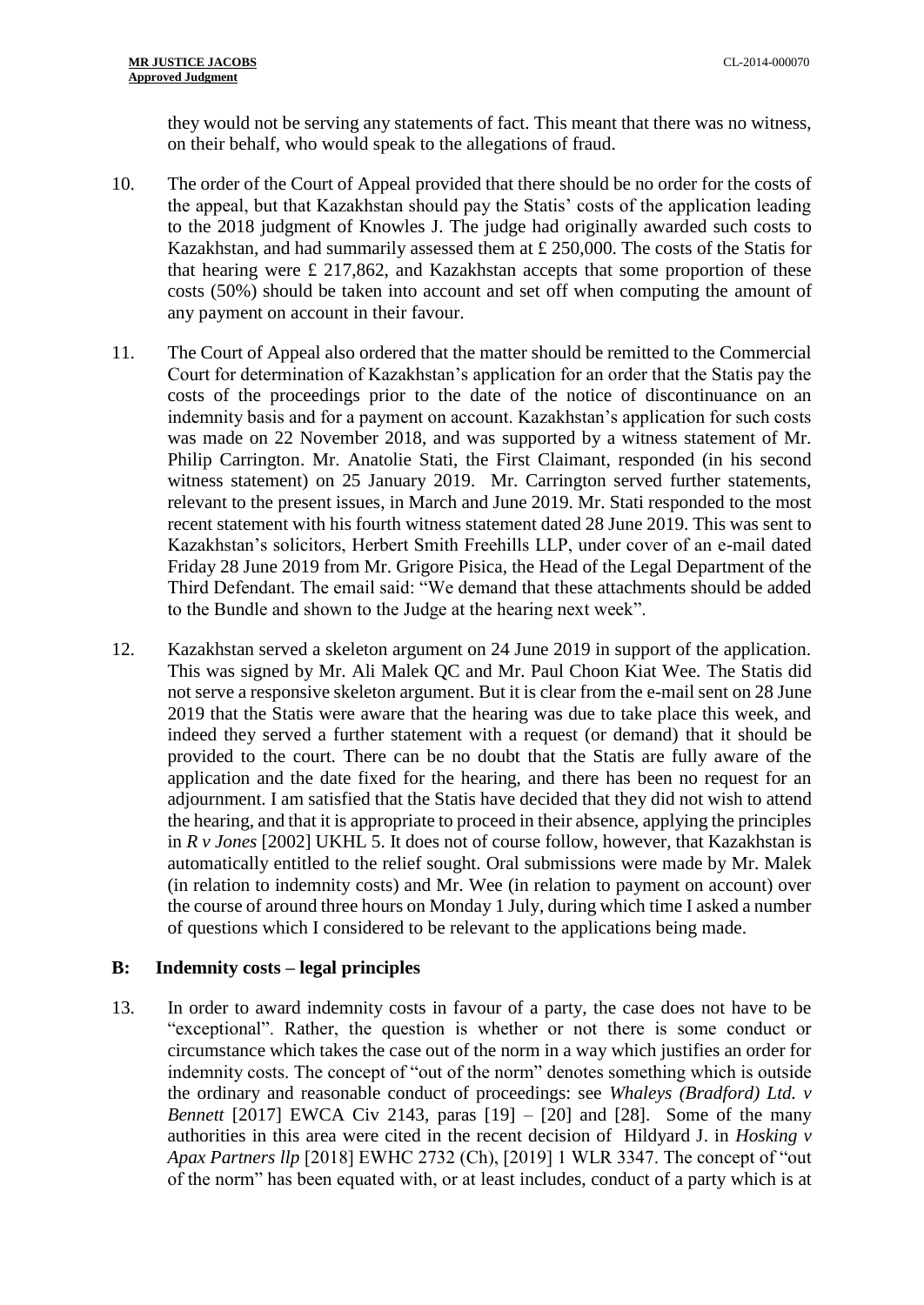a sufficiently high level of unreasonableness or inappropriateness to make it appropriate to order indemnity costs.

- 14. *Hosking* also shows that an order for indemnity costs can be made in circumstances where a claim has been discontinued prior to judgment. But, as Hildyard J. explains at [44] – [49], the application of the principles in that situation is made more difficult because the court will not have assessed all the evidence and reached an adjudication, and the reasonableness (or not) of the way the case has been conducted may be more difficult to assess.
- 15. Where a party has unsuccessfully made and pursued fraud allegations to trial, the court is very likely to award indemnity costs: see *Clutterbuck v HSBC plc* [2015] EWHC 3233 (Ch). Where a claimant has alleged fraud against a defendant and succeeded at trial, the court may also be inclined to order indemnity costs, particularly if (as is likely to be the case) the fraudulent defendant has conducted his defence by telling lies: for a recent example, see *Kazakhstan Kagazy PLC v Zhunus* [2018] EWHC 369 (Comm).
- 16. Neither of these situations applies in the present case. The Statis have not alleged alleged fraud and failed. Allegations of fraud have been made against them, but these have not finally been determined. Furthermore, in the course of his 2018 judgment, Robin Knowles J. rejected Kazakhstan's submission that the case had been discontinued because the Statis had no answer to the claim. The judge rejected certain explanations for discontinuance put forward by the Statis, and then said at [25]:

"25. Should I accept the alternative explanation urged by Mr Malek QC, that the real reason for the notice of discontinuance is that the Statis have no answer to the question that has been directed to be tried here? I do not believe that I should go that far. Whether there is an answer to the question is a matter for the trial. I am however prepared to hold that the real reason for the notice of discontinuance is that the Statis do not wish to take the risk that the trial may lead to findings against them and in favour of the State."

# **C: Kazakhstan's submissions**

- 17. Kazakhstan submits that the present case is out of the norm, and is an extreme case which merits an order for indemnity costs, for 8 reasons. In summary, these are as follows:
	- a) The Court has already found that there was a prima facie case that the award was obtained by fraud. By discontinuing, the Statis have elected not to attempt to dislodge this finding. They wish to evade further scrutiny in this jurisdiction, no doubt with an eye on continuing proceedings elsewhere.
	- b) Discontinuance has deprived Kazakhstan of its opportunity of proving and vindicating its fraud allegations in this jurisdiction.
	- c) Robin Knowles J. rejected the explanations previously provided by the Statis for discontinuing. Those explanations concerned (i) difficulties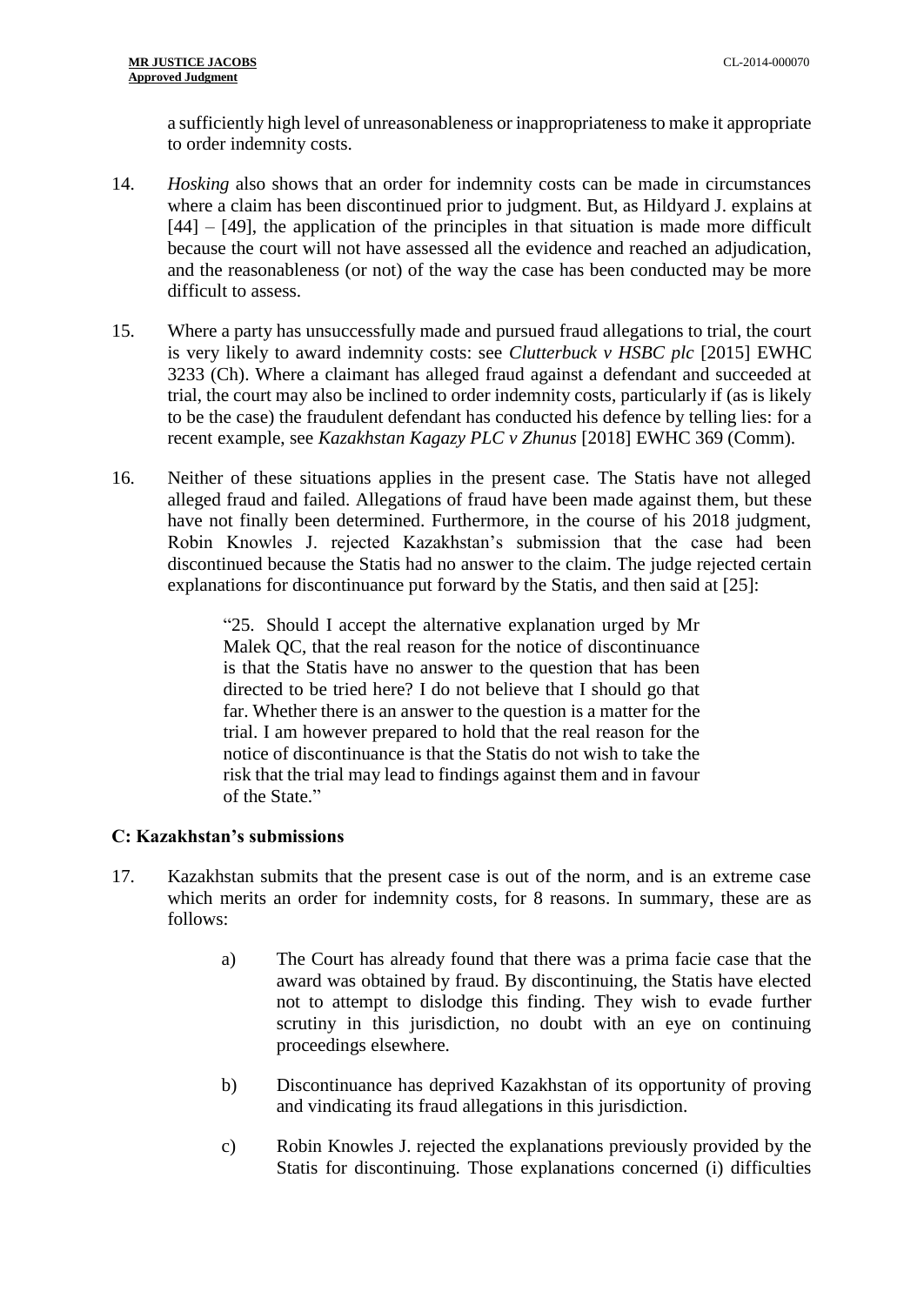with funding and (ii) the lack of need for the present proceedings in the light of attachments obtained elsewhere. The Statis have "effectively led Kazakhstan on", and caused it to invest substantially in the proceedings on the understanding that there would be a trial, only to walk away for reasons which Robin Knowles J. held to be untrue.

- d) The Statis' pleaded case was unclear, and answers to the Request for Further Information were inadequate. This meant that the Statis' factual answer to the fraud case was unclear. One would have expected the case to become clearer when witness statements were served. But the Statis then took the extraordinary step of not serving such statements. All of this demonstrated that, to use the language of Hildyard J. in *Hosking*, that this case lacked any "real vitality". The discontinuance reflected weakness in the case which was always an incident of the claim.
- e) The discontinuance occurred only days before disclosure was supposed to be given under the extended deadline. The discontinuance was driven by a desire to avoid giving disclosure. Subsequently, disclosure was given but this was seriously inadequate.
- f) The Statis are continuing to "play games in this litigation" to this day. The documents served by them indicate that K&S are still working, and drafting documents, behind the scenes.
- g) Mr. Artur Lungu, a member of the senior management of the Statis' group of companies, has recently given a deposition in the US. This contradicts evidence given by Mr. Anatolie Stati in his second witness statement served in opposition to the application for indemnity costs, where he sought to maintain a case that there had been no intention to mislead KPMG as to whether Perkwood Investment Ltd. was a company related to the Statis.
- h) The Statis are continuing to pursue enforcement proceedings elsewhere, including in substance against assets in London, despite undertaking not to pursue further enforcement proceedings in this jurisdiction in respect of the award. This was forum shopping.
- 18. Mr. Malek expanded upon these submissions orally. He submitted that the enforcement process in England should never have taken place and had suffered a resounding defeat. There was a very strong case to set aside, and the English court was likely, if the case had gone to trial, to have concluded that the award had been obtained by fraud. This was not a case of an early discontinuance. The claim had been continued for some time after the 2017 judgment, and substantial costs had been incurred on the basis that a trial would take place. There was no good reason for the discontinuance. The Statis had walked away from London because the evidence about the fraud was very strong, and they were not prepared to take the risk of losing. It was not an acceptable reason to walk away from litigation in London because the prospects may be better elsewhere. If proceedings are started here, and a party walks away in the face of a strong case of fraud, it is appropriate to award indemnity costs.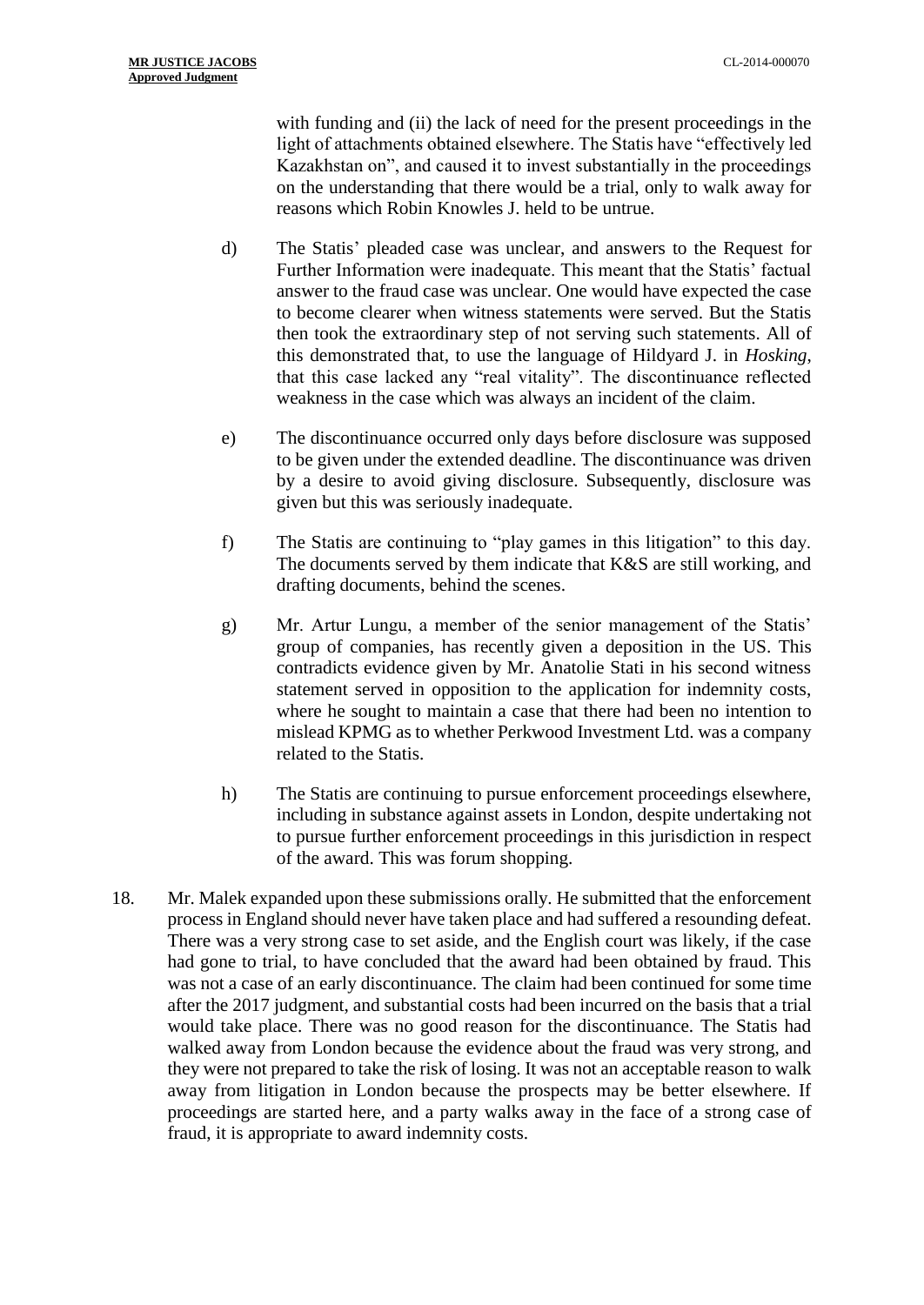#### **D: Analysis and conclusions**

- 19. The present case cannot, in my view, be approached on the basis either that fraud against the Statis had been established, or indeed that there is an overwhelming case of fraud. In his 2017 judgment, Robin Knowles J. went no further than saying that there was a prima facie case of fraud, and that this merited a trial. In his 2018 judgment, the same judge declined to accept the submission that the Statis had no answer to the claim. He held, however, that the real reason for the notice of discontinuance was that the Statis did not wish to take the risk that the trial may lead to findings against them and in favour of the State. I do not consider that any facts have emerged since May 2018 which enable the Court to go beyond these considered findings.
- 20. In that context, it is true that the Statis did not serve witness statements in July 2018. This was no doubt a carefully considered step, taken in the context of litigation in different jurisdictions. I do not consider that it is appropriate to regard it as an acknowledgment that there was no answer to the claim; particularly bearing in mind that the Statis had enjoyed a measure of success in some jurisdictions in relation to Kazakhstan's attempts to rely upon allegations of fraud. It seems to me that, in all probability, the Statis had decided – consistently with their decision to discontinue – that the risk of proceeding to trial with witness statements upon which there could be cross-examination was not a risk that was worth taking.
- 21. It is also true that some additional disclosure has taken place, and that Kazakhstan now has the deposition of Mr. Lungu. But I do not consider that these materials now mean that the court can be any more definitive about the strength of the allegation of fraud than was Robin Knowles J. in 2017. As he said in 2018, whether there was an answer to the claim was a matter for trial. I also bear in mind in that context that (as emerged from Mr. Wee's argument in relation to the payment on account) there remained a live issue – on which substantial sums had been spent by Kazahkstan in giving disclosure – concerning whether or not the alleged fraud was discoverable by the exercise of due diligence. The court cannot now form a final view on that issue.
- 22. Against that background, I consider whether the case is nevertheless one for indemnity costs. I consider that it is appropriate to view that issue by looking at the three phases of the litigation, corresponding to the periods in respect of which Kazakhstan has (as described in more detail below) helpfully divided its claim for profit costs.
- 23. The first period is 1 January 2015 31 August 2015; i.e. the period ending shortly before the hearing before Popplewell J. I do not consider that an award of indemnity costs could be justified in respect of that period. The Statis had an award in its favour, and that award had not been set aside at the court of the seat of the arbitration. It is very difficult to see how it could be said that a party in that position acted unreasonably in commencing proceedings for enforcement in this jurisdiction. Indeed, the Court of Appeal, when considering one of Kazakhstan's arguments, held that the Statis "had the benefit of an award which was valid under its curial law and which they were entitled to seek to enforce in other countries, including England": see paragraph [65]. Mr. Malek submitted, in substance, that this statement by the Court of Appeal was unjustified. However, I do not consider that I should disregard what the Court of Appeal has said, and in any event (with respect) I see no reason to doubt the correctness of that conclusion. I do not consider that Kazakhstan's allegations of fraud, which were only made close to the hearing in September 2015, and on which the court cannot now reach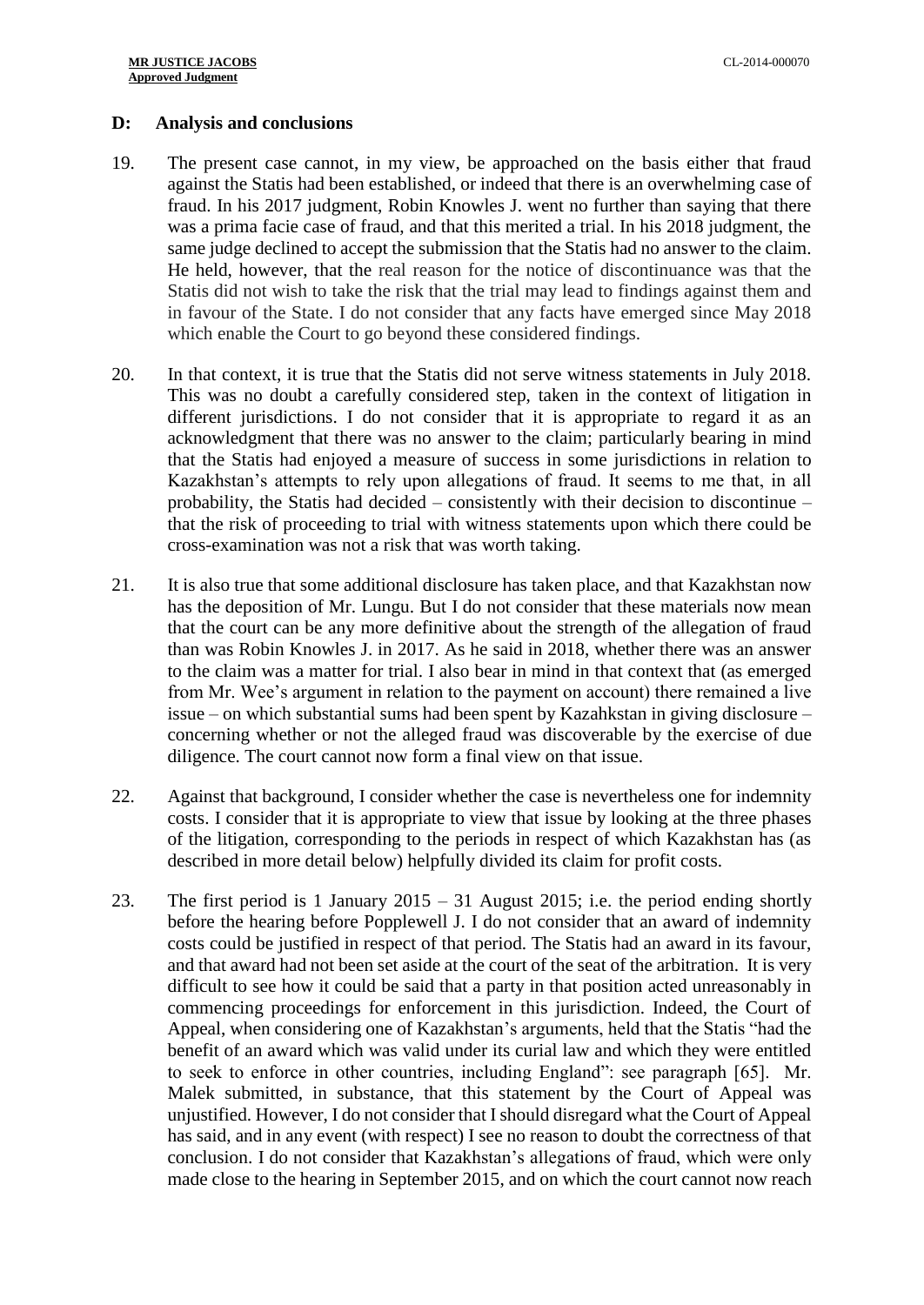a determination, mean that these proceedings were improperly commenced or that the Statis were at that stage acting unreasonably in pursuing them. There is nothing at that stage which, in my view, takes the case out of the norm, even bearing in mind the subsequent developments in the litigation.

- 24. Indeed, it seems to me that there is a strong case for saying that there should be no award of costs in favour of Kazakhstan at all in respect of the work that was carried out during this period in support of the original grounds of appeal. All of those original grounds became unsustainable as a result of the Swedish judgment, and were abandoned by Kazakhstan. Kazakhstan argue that there should be no division as between the different issues raised by Kazakhstan's challenge to the award: there was a single application by the Statis to enforce, and the discontinuance and the undertakings given to the Court of Appeal mean that this application has wholly failed. Nevertheless, I consider that where the challenge was originally based on grounds which were not sustainable, and the fraud ground was only identified and relied upon at a much later stage, the costs award in favour of Kazakhstan should only run from the time when work began, in relation to the UK enforcement proceedings, on the fraud ground. I agree that thereafter there should be no attempt to split the costs into those relating to different issues. I therefore order that the award of costs in favour of Kazakhstan should run from 1 July 2015, which is a week after they obtained an order for disclosure in the US proceedings.
- 25. The second period concerns the costs between 1 September 2015 and 6 June 2017. This period encompasses the hearing before Popplewell J., and the resumption of the proceedings ultimately leading to the 2017 hearing before Robin Knowles J. By the time of resumption, the Statis had succeeded in Sweden, and also in the United States. The award had therefore not been set aside at its seat. It does not seem at all surprising that the Statis should then pursue the English enforcement proceedings which they had started, and it is again difficult to see that there was anything which was out of the norm, in the sense of being outside the ordinary and reasonable conduct of litigation, at that stage. Even though the Statis lost on the application before Robin Knowles J., I do not consider that there is anything in the conduct of the case which, again even bearing in mind the subsequent developments in the litigation, involved a high degree of unreasonableness or anything out of the norm
- 26. The third period concerns the period of approximately 8 months following the 2017 judgment of Robin Knowles J., during which considerable costs were incurred on pleadings and in particular disclosure. It seems to me that this is where Kazakhstan's case for indemnity costs is strongest. As a result of the judgment of Robin Knowles J., which was belatedly and unsuccessfully appealed, the Statis knew that the court considered that, potentially at least, there was a very real answer to their case for enforcement in England. Had they reflected on the position and discontinued shortly afterwards, it seems to me that an order for indemnity costs would not have been appropriate: the Statis would have been entitled to say that they had properly reflected on the position in the light of the judgment, and had decided that they no longer wished to pursue the case.
- 27. However, this is not what happened. Instead, the case proceeded as though a trial would take place, with significant costs being incurred by Kazakhstan. It seems to me that there was nothing that occurred in the period between the decision of Robin Knowles J. in June 2017, and the decision to discontinue in February 2018, which materially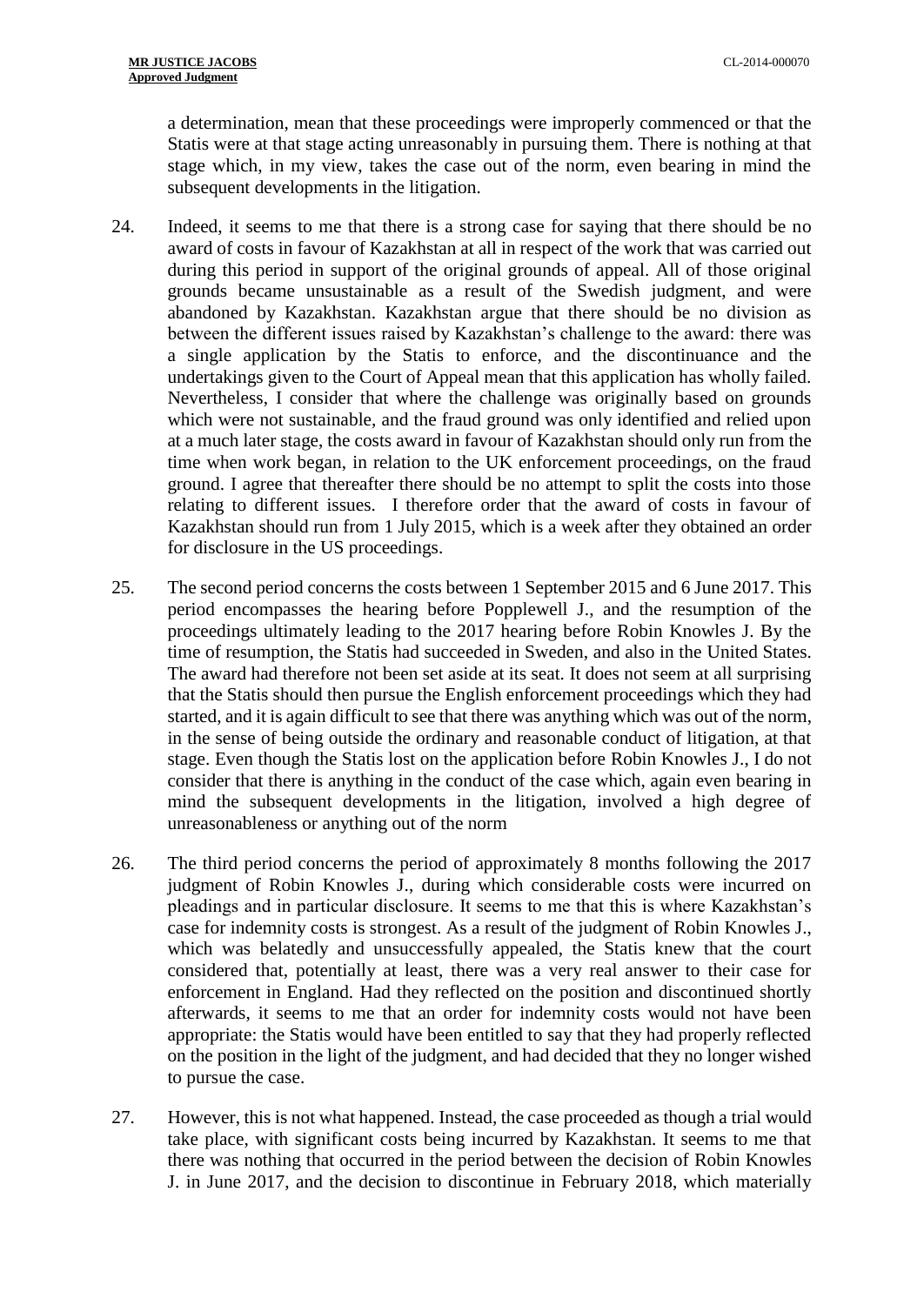changed. By the time of the directions order which Robin Knowles J. made on 27 June 2017, some 3 weeks after judgment had been handed down, the Statis had had a reasonable time for reflection on the judgment. The risks of pursuit of the English proceedings, which ultimately led to the decision to discontinue, must have been apparent at that stage. It can therefore be fairly said, in my view, that the pursuit of the proceedings after that time was unreasonable and outside the norm. If a decision was going to be made that the risk of pursuing the litigation was too great, it could and should have been made far earlier. I consider it appropriate to order costs on an indemnity basis in respect of the period between 27 June 2017 and the discontinuance in February 2018.

- 28. I have reviewed these conclusions in the light of the arguments advanced by Mr. Malek, but they do not persuade me to take a different course.
	- a) I consider that some of the arguments (in particular paragraph 17 (a) and (b) and the emphasis placed upon the fact that the Statis had walked away) were essentially restatements of the fact that this is a case where there has been a discontinuance of the proceedings. But even in the case of discontinuance, the usual rule and starting point is that the successful party recovers costs on a standard basis.
	- b) Other arguments (in particular the complaints about disclosure, and the points summarised under 17 (f) and (g) above) were focused on events taking place after these proceedings were (pursuant to the decision of the Court of Appeal) validly discontinued in February 2018. Kazakhstan advances no claim for the costs of the proceedings after that time. I agree that events subsequent to discontinuance could in theory cast light on the question of whether the conduct of the proceedings prior to discontinuance was out of the norm. But I did not consider that there was anything in the points relied upon which illuminated that issue here, particularly in relation to the periods when I have declined to order indemnity costs. I also note that, in relation to disclosure, the position is that Kazakhstan has had the benefit of a substantial amount of disclosure which was only received because of its challenge to the notice of discontinuance; a challenge which was ultimately dismissed by the Court of Appeal.
	- c) I have already set out my views as to the conclusions to be drawn from the Statis' decision not to serve witness statements in July 2018. Again, this decision was made subsequent to the service of the notice of discontinuance whose validity was ultimately upheld by the Court of Appeal.
- 29. I did not consider that there was any force in the argument about forum shopping. There is no suggestion that the Statis have breached the undertakings given to the Court of Appeal. The epithet "forum shopping" is to my mind inappropriate in the context of proceedings to enforce an existing arbitration award. The Statis are not seeking to have the underlying dispute with Kazakhstan determined in an inappropriate forum. That dispute has already been determined, in the appropriate forum, namely before an arbitration tribunal. There can be nothing objectionable in principle in a party seeking to enforce an award in different jurisdictions. Indeed, this is commonplace in the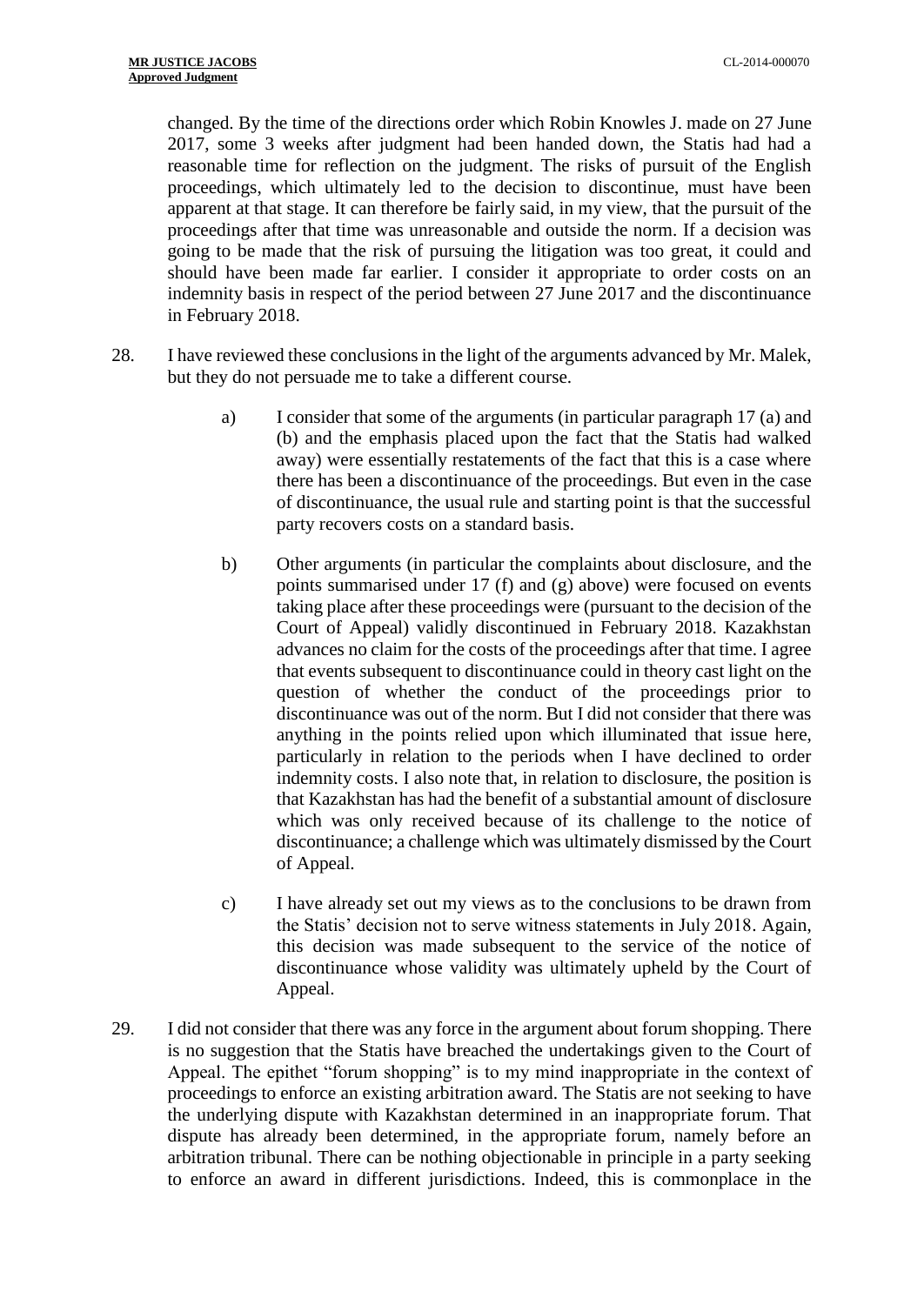context of enforcement of arbitration awards, which by virtue of the New York Convention are (generally) easily enforceable in many jurisdictions. Enforcement in different jurisdictions is legitimate even though enforcement proceedings elsewhere may have an impact on assets held in London.

30. Accordingly, I order that the Claimants shall pay Kazakhstan's costs of the proceedings incurred between 1 July 2015 and 26 February 2018. Such costs shall be assessed on the standard basis, save that Kazahkstan's costs incurred after 19 July 2017 shall be assessed on the indemnity basis.

## **E: Payment on account**

31. CPR r 44.2 (8) provides that where the court orders a party to pay costs subject to detailed assessment, it will order that party to pay a reasonable sum on account of costs, unless there is good reason not to do so. There is no good reason not to order a payment on account in the present case. The assessment of a reasonable sum generally involves considering the likely level of recovery subject to an appropriate margin to allow for error: see Christopher Clarke J in *Excalibur Ventures LLC v Texas Keystone Inc and others* [2015] EWHC 566 (Comm):

> "[23]. What is a reasonable amount will depend on the circumstances, the chief of which is that there will, by definition, have been no detailed assessment and thus an element of uncertainty, the extent of which may differ widely from case to case as to what will be allowed on detailed assessment. Any sum will have to be an estimate. A reasonable sum would often be one that was an estimate of the likely level of recovery subject, as the costs claimants accept, to an appropriate margin to allow for error in the estimation. This can be done by taking the lowest figure in a likely range or making a deduction from a single estimated figure or perhaps from the lowest figure in the range if the range itself is not very broad.

> [24]. In determining whether to order any payment and its amount, account needs to be taken of all relevant factors including the likelihood (if it can be assessed) of the claimants being awarded the costs that they seek or a lesser and if so what proportion of them; the difficulty, if any, that may be faced in recovering those costs; the likelihood of a successful appeal; the means of the parties; the imminence of any assessment; any relevant delay and whether the paying party will have any difficulty in recovery in the case of any overpayment."

- 32. The costs incurred by Kazakhstan prior to the notice of discontinuance are US\$ 4,302,271 in respect of profit costs (equating to £ 3,410,000 at today's exchange rates). The costs were divided in Mr. Carrington's evidence into the following periods, and I again include the sterling equivalent at today's rates:
	- a) 1 January 2015 31 August 2015: US\$ 890,786.20 (£ 705,900)